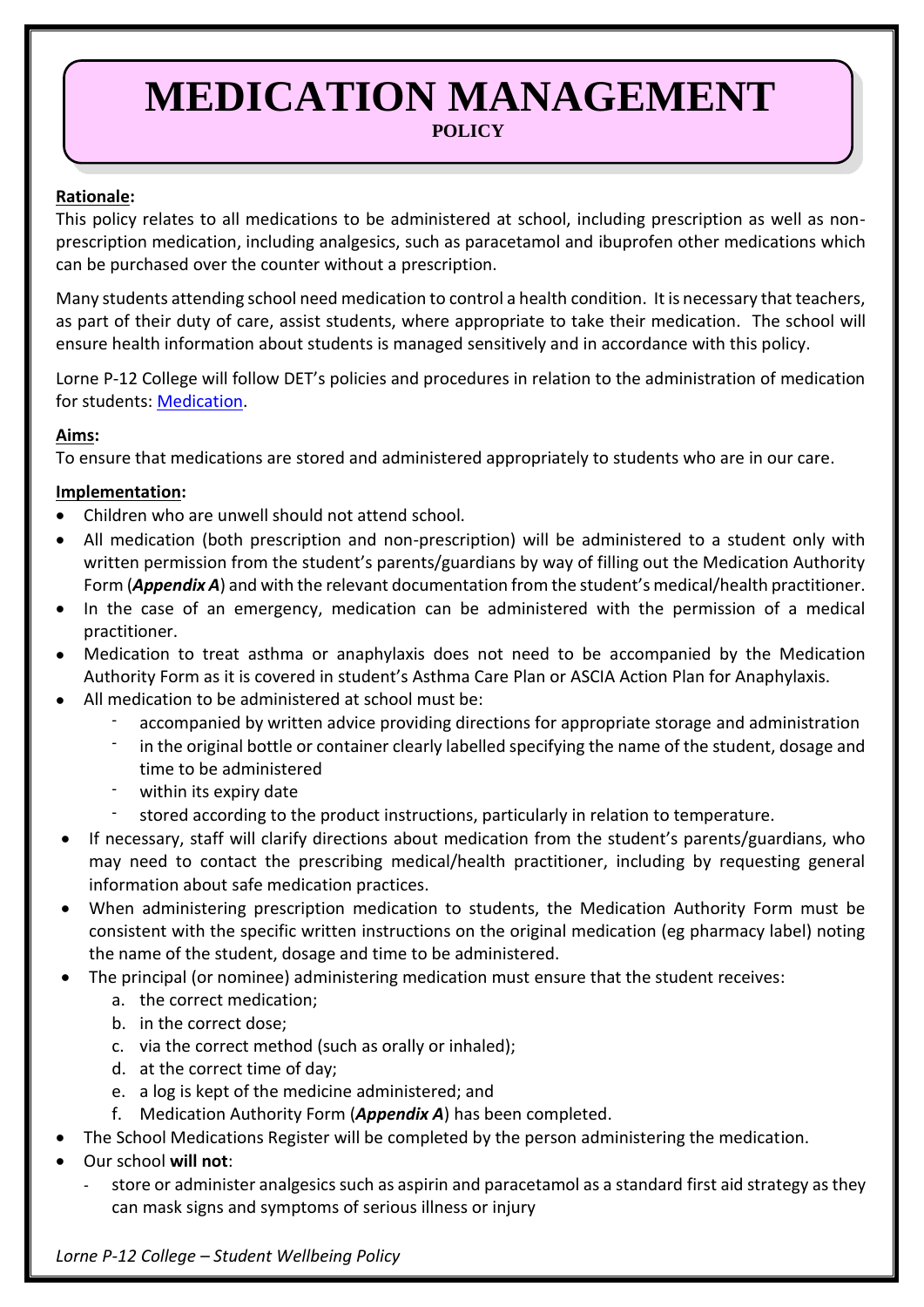- allow a student to take their first dose of a new medication at school in case of an allergic reaction. This should be done under the supervision of the family or health practitioner.
- allow use of medication by anyone other than the student to whom it is prescribed.
- In an emergency the above requirement be varied. For example, if a student is having an asthma attack and their own blue reliever puffer is not readily available, one should be obtained and given without delay.
- The principal or their nominee will inform teachers of those students in their charge who require medication to be administered at the school. Teachers may be required to release students at prescribed times so they may receive their medication.
- The school, in consultation with parents/carers and the student's medical/health practitioner, will consider whether a student can be permitted to self-administer their medication, having regard to the age and circumstances of the student.
- The school will obtain written permission from the medical/health practitioner or the parents/guardians for the student to self-medicate, preferably in the Medication Authority Form.
- The principal has discretion to permit students to carry their own medication with them, preferably in the original packaging, when:
	- the medication does not have special storage requirements, such as refrigeration
	- doing so does not create potentially unsafe access to the medication by other students
- Lorne P-12 College will ensure:
	- medication is stored for the period of time specified in the written instructions received
	- the quantity of medication provided does not exceed a week's supply, except in long-term continuous care arrangements
	- medication is stored:
		- a. securely to minimise risk to others
		- b. in a place only accessible by staff who are responsible for administering the medication
		- c. away from classrooms and first aid kits
- Parents/carers of students with a medical condition/illness must keep the school informed of current medical contact details, current medical conditions and appropriate medical history of the student.
- Parents/carers of all students with a medical condition/illness must provide the school with information to be incorporated into a Student Health Support Plan, which will be provided to the student's teachers and those working with the student who need to be aware of their health support needs.

#### **Links and Appendices:**

DET Advisory Guide links which are connected with this policy are:

- [Medication Policy](http://www.education.vic.gov.au/school/principals/spag/health/pages/medication.aspx)
- [Anaphylaxis Policy](http://www.education.vic.gov.au/school/principals/spag/health/pages/anaphylaxis.aspx)
- [Health Support Planning Policy](http://www.education.vic.gov.au/school/principals/spag/health/Pages/supportplanning.aspx)
- [Health Care Needs](http://www.education.vic.gov.au/school/principals/spag/health/pages/healthcareneeds.aspx)
- [Specific Condition Support](http://www.education.vic.gov.au/school/principals/spag/health/Pages/conditions.aspx)
- [Asthma](http://www.education.vic.gov.au/school/principals/spag/health/pages/conditionasthma.aspx)

Appendices connected with this policy are:

- **Appendix A:** Medication Authority Form
- **Appendix B:** Student Health Support Plan

#### **Evaluation:**

This policy will be reviewed as part of the school's three-year review cycle or as deemed necessary.

This policy was last ratified by School Council in.... **Change 1998 October 2017** 

*Lorne P-12 College – Student Wellbeing Policy*